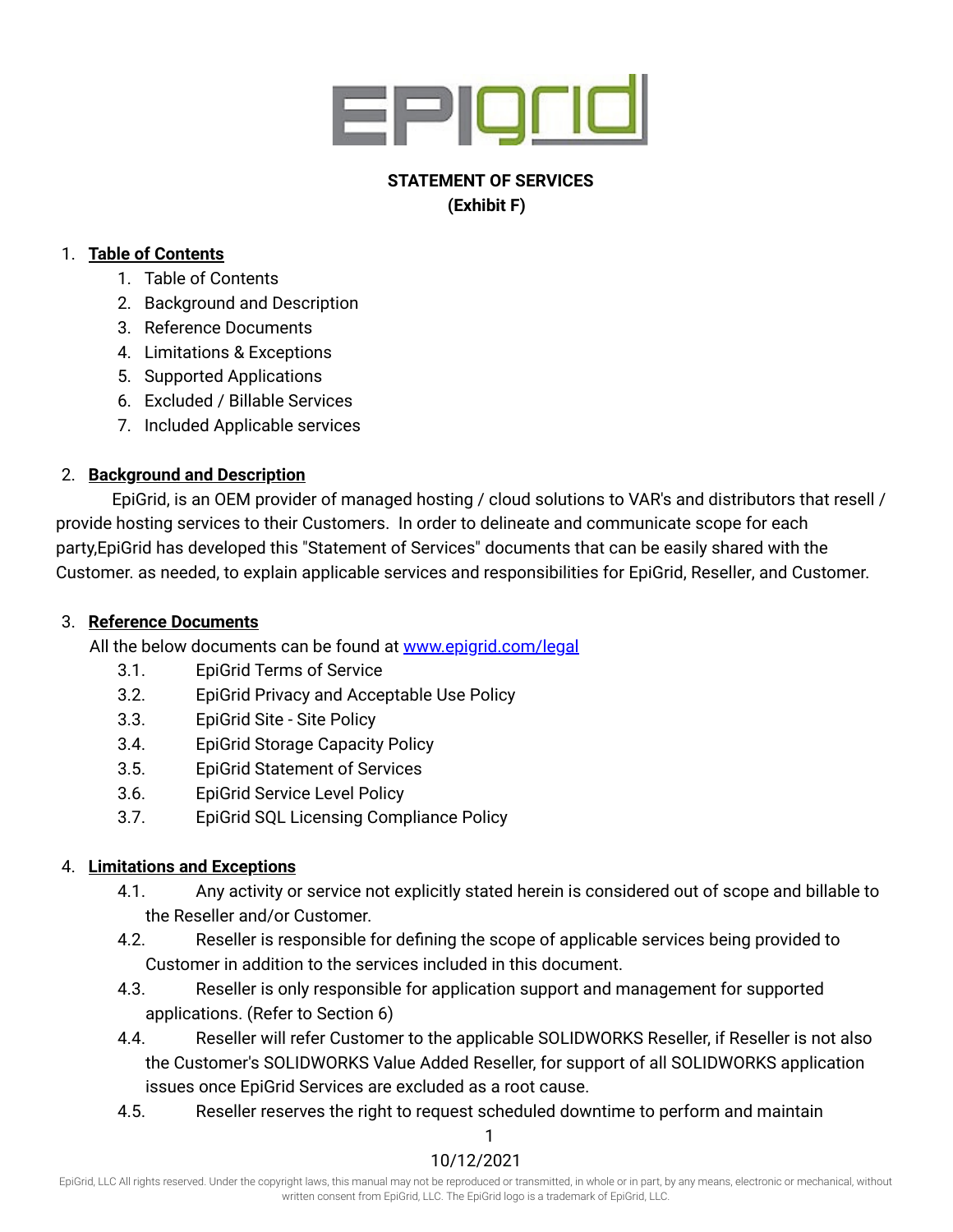

supported services. Reseller shall notify Customer before any scheduled downtime.

4.6. Services not included in this "Statement of Services" shall be billed separately at an hourly rate. (Refer to Section 7)

### 5. **Generally Applicable Services**

## 5.1. **Supported Applications**

EpiGrid provides and maintains software agnostic hosted environments for use by its Resellers and Customers. EpiGrid is not responsible for any third party software that is installed on a SVR (server), VWS (Virtual Workstation / Virtual Desktop Instance), or infrastructure by an EpiGrid Reseller or Customer. Installation and administration of any application, other than the ones listed below, on the SVR or VWS are the responsibility of the EpiGrid Reseller and Customer.

Reseller is not responsible for any third party or additional software that is installed on the server or infrastructure by Customer except as covered by a separate agreement between Reseller and Customer.

- 5.1.1. Windows Server OS
	- 5.1.1.1. Windows Server OS version upgrade is offered as a service, see below.
- 5.1.2. Windows 10 OS or later
	- 5.1.2.1. On VDI's only, Windows OS version upgrade is offered as a service, see below.
- 5.1.3. Sophos VPN Client
- 5.1.4. VMware Horizon View
- 5.1.5. SOLIDWORKS PDM
	- 5.1.5.1. installation and integration only, other technical support by Customer's SOLIDWORKS Value Added Reseller including version upgrades.
- 5.1.6. Microsoft SQL Server and SQL Express
	- 5.1.6.1. upon request, installation only, other technical support by Microsoft.
	- 5.1.6.2. SQL version upgrade is offered as a service, see below.

## 5.2. **Performance / Resource Monitoring and Optimization (CPU, HDD, GPU etc.)**

- 5.2.1. All Virtual Machines are setup for centralized monitoring and reporting. Performance and resource reports are available upon request for the proceeding 30 days from the date of the request.
- 5.2.2. Customer/Reseller will be notified via email when warnings are triggered indicating unusual or persistent behavior that may cause damage or that may affect Customer performance.
- 5.2.3. EpiGrid maintains a weekly (generally weekend) maintenance window for all Virtual Machine's to allow for reboot, updates, and patches. At is discretion,EpiGridmay force a reboot to address identified performance issues outside of this window.
- 5.2.4. EpiGrid will advise Reseller / Customer should additional resources (CPU, RAM) be needed to correct performance issues.
- 5.2.5. Reseller is responsible for submitting orders to EpiGrid for resource changes.

 $\mathcal{D}$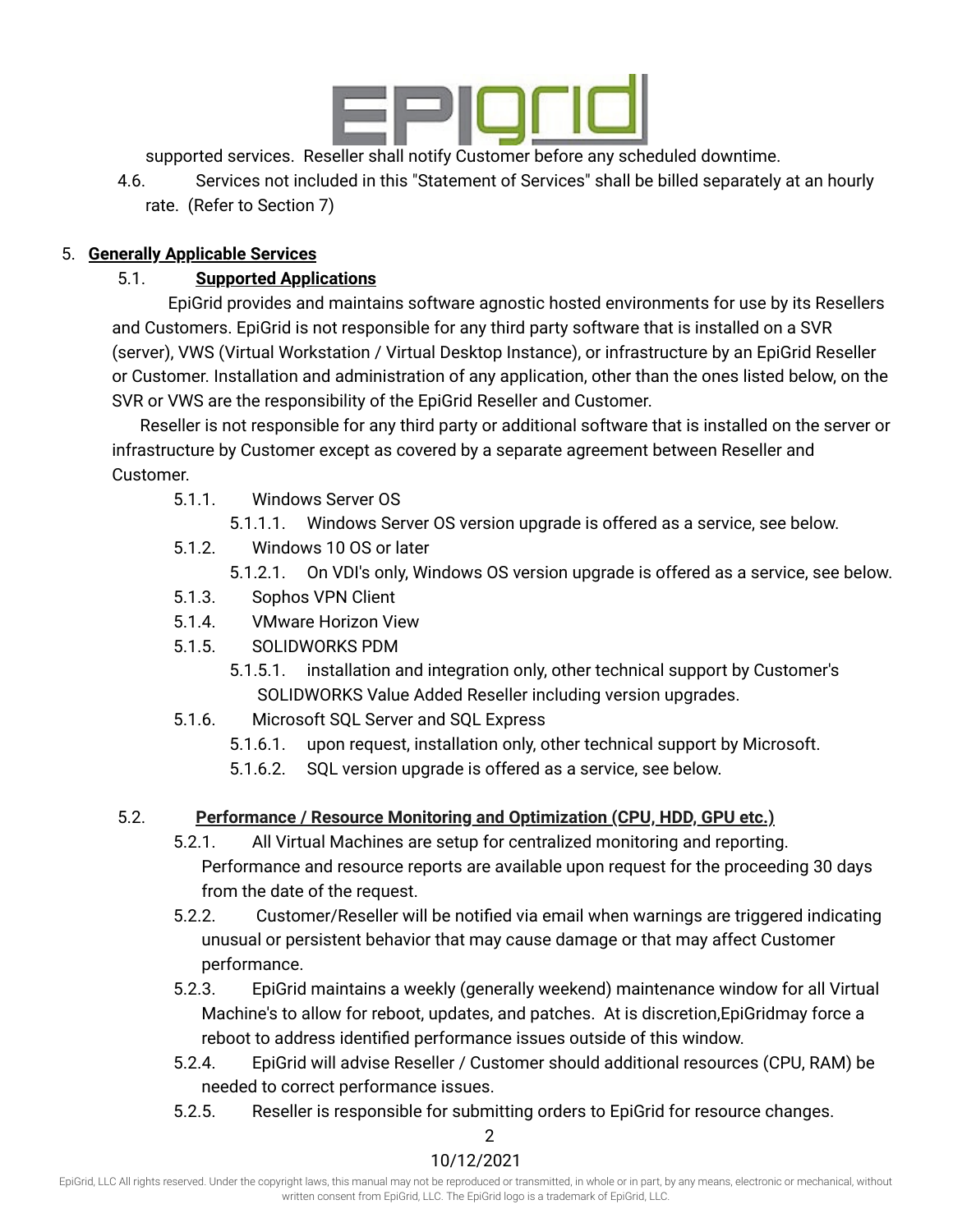

- 5.2.6. EpiGrid maintains and will add storage according to the Storage Capacity policy. 5.2.6.1. see 3.4 above
- 5.2.7. EpiGrid does not actively monitor static persistent network connections (Site Site) nor does EpiGrid actively monitor the Customer's internal local network or the Customer's ability to access a network connection.
	- 5.2.7.1. see 3.3 above

# 5.3. **Windows OS patch management**

- 5.3.1. EpiGrid maintains Windows OS patch updates for all Virtual Machine's.
- 5.3.2. All patches are tested and verified before deployment to production to mitigate impact and Customer downtime.
- 5.3.3. Patches are generally deployed on a 2 week delay after release during a predefined weekly maintenance window / Reboot schedule.

# 5.4. **Network Security and Threat Detection**

5.4.1. see 3.2 above

# 5.5. **Hardware Maintenance, Management and Refresh.**

5.5.1. EpiGrid works to maintain a 36 month hardware refresh schedule to meet general and accepted performance. Customers may NOT be notified of hardware upgrades as these generally do NOT require any downtime outside the normal weekly maintenance / reboot schedule (refer to 6.2.3).

# 6. **Included and Excluded Services**

The following section defines which activities are included or excluded from a particular Service. Excluded activities are considered out of scope and are billable to the Customer. Excluded activities or services as well as activities and services not mentioned here must be scoped, quoted, and ordered prior to their commencement.

## 6.1. **EpiGrid Environment Configuration (SVR and VWS)**

- 6.1.1. SVRs and VWSs are deployed within a private network (VLAN) to ensure data security.
- 6.1.2. SVR and VWS instances are created with the most current operating system and fully patched.
- 6.1.3. Sophos Endpoint Anti Virus and an RMM Agent are installed and configured for central reporting, monitoring, and threat detection.
- 6.1.4. Network, Virtual Machine's, connection verification, and delivery to Reseller for ultimate delivery to Customer.
- 6.1.5. EpiGrid will modify or change resources provisioned to an SVR or VWS as requested by Reseller / Customer at no additional cost other than increased monthly charges. Applicable resources are VCPU and/or RAM. Some SVR or VWS may have a minimum resource increase.

# 6.2. **SVR and VWS Operating System Version upgrades**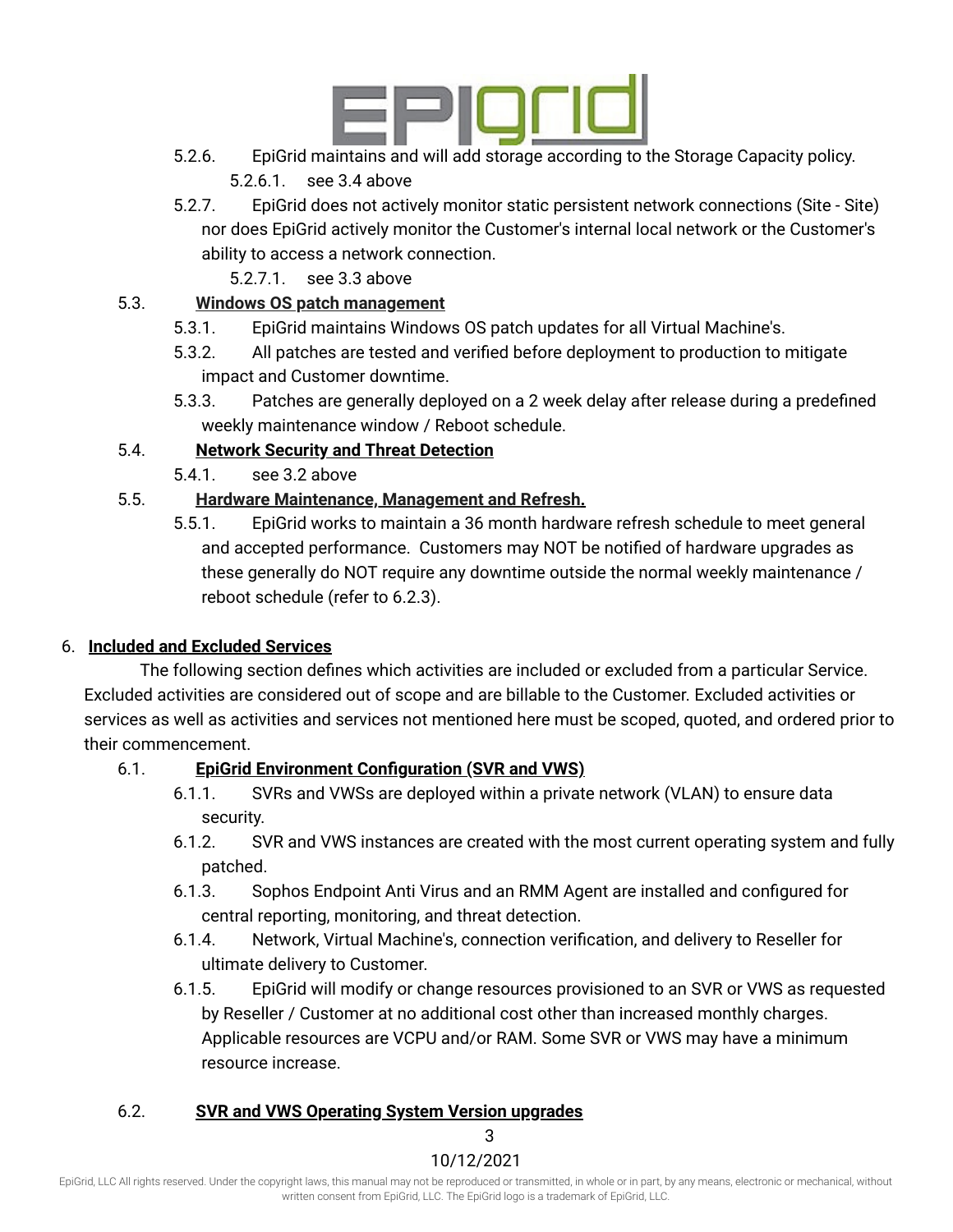

6.2.1. Servers are initially delivered with the most current Windows OS version. The installed OS version is considered to be a central requirement to the compatibility for the other applications running on the server. OS upgrades must be ordered, planned, executed and coordinated by an EpiGrid engineer and the Reseller / Customer as downtime is required.

#### 6.3. **SQL Server version Upgrade**

6.3.1. SQL Server is an underlying functional requirement for many applications. SQL Server upgrades require downtime and must be ordered, planned, executed and coordinated by an EpiGrid engineer and the Reseller / Customer as downtime is required.

#### 6.4. **Storage and BaaS (Back-Up as a Service**

- 6.4.1. AllEpiGridstorage includes a minimum of 7 day backups. 30 day backup retention is available upon request.
- 6.4.2. EpiGrid is responsible for storing backups based according to retention agreement and shall retain the backups for the agreed duration.
- 6.4.3. In the event of a disaster, data loss, and/or accidental deletion,EpiGridshall provide recovery services based on the available backups.
- 6.4.4. Recovery services must be submitted via ticket by Reseller with specific details and instructions for recovery. EpiGridwill work with Reseller / Customer to recover restore data in a timely manner.
- 6.4.5. Data recovery services are not considered Critical and will be assigned a normal priority with a target resolution of 2 days.

#### 6.5. **Network and Bandwidth**

- 6.5.1. IP Addresses
	- 6.5.1.1. see 3.2 above
- 6.5.2. Bandwidth
	- 6.5.2.1. see 3.1 above
- 6.5.3. User Access Control
	- 6.5.3.1. Access and uptime to all EpiGrid hosting services are defined by access via the Sophos VPN client provided.
	- 6.5.3.2. Connection issues related to any other method are NOT considered Critical and will be assigned a normal priority with a target resolution of 2 days.
	- 6.5.3.3. EpiGrid will initially provide up to 5 generic usernames and passwords for Reseller and Customer to access the SVR or VWS via the Sophos VPN Client.
	- 6.5.3.4. Passwords may be updated by the Customer at login.
	- 6.5.3.5. Customer is responsible for credential distribution, security, and maintenance.
	- 6.5.3.6. Customer is allowed up to 50 named users, additional users will incur

4